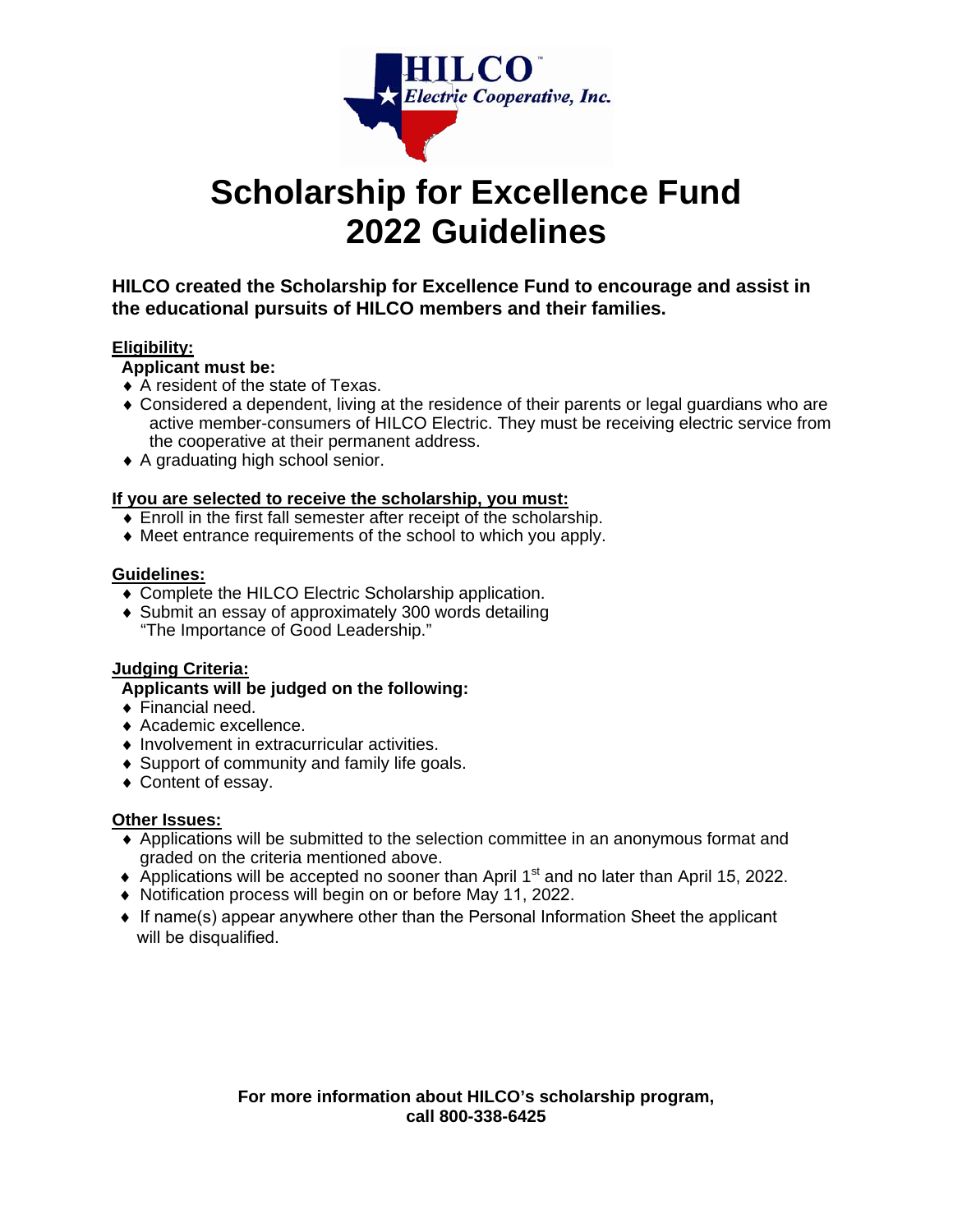

# **PERSONAL INFORMATION SHEET**

**Applications will not be accepted prior to April 1, 2022 or after April 15, 2022.** 

| _Cell_______________________                                                                                                                                                                                                         |
|--------------------------------------------------------------------------------------------------------------------------------------------------------------------------------------------------------------------------------------|
|                                                                                                                                                                                                                                      |
|                                                                                                                                                                                                                                      |
| Age: Date of Birth 1994 and 1994 and 1994 and 1994 and 1994 and 1994 and 1994 and 1994 and 1994 and 1994 and 1                                                                                                                       |
|                                                                                                                                                                                                                                      |
|                                                                                                                                                                                                                                      |
| Name of High School <b>Land Access and Access and Access and Access and Access and Access and Access and Access and Access and Access and Access and Access and Access and Access and Access and Access and Access and Access an</b> |
|                                                                                                                                                                                                                                      |
|                                                                                                                                                                                                                                      |

 **HILCO Electric Cooperative, Inc. Account Number: \_\_\_\_** 

**I agree to permit the review of this application and my school records by anyone representing HILCO Electric Cooperative, Inc. and its appointed Scholarship Review Committee.** 

Applicant Signature

\_\_\_\_\_\_\_\_\_\_\_\_\_\_\_\_\_\_\_\_\_\_\_\_\_\_\_\_\_\_\_\_\_\_\_\_\_\_

\_\_\_\_\_\_\_\_\_\_\_\_\_\_\_\_\_\_\_\_\_\_\_\_\_\_\_\_\_\_\_\_\_\_\_\_\_\_

Date

PLEASE MAIL TO Scholarship for Excellence P.O. Box 127 Itasca, Texas 76055

### **Applications due April 1 – 15, 2022 By 5:00 PM**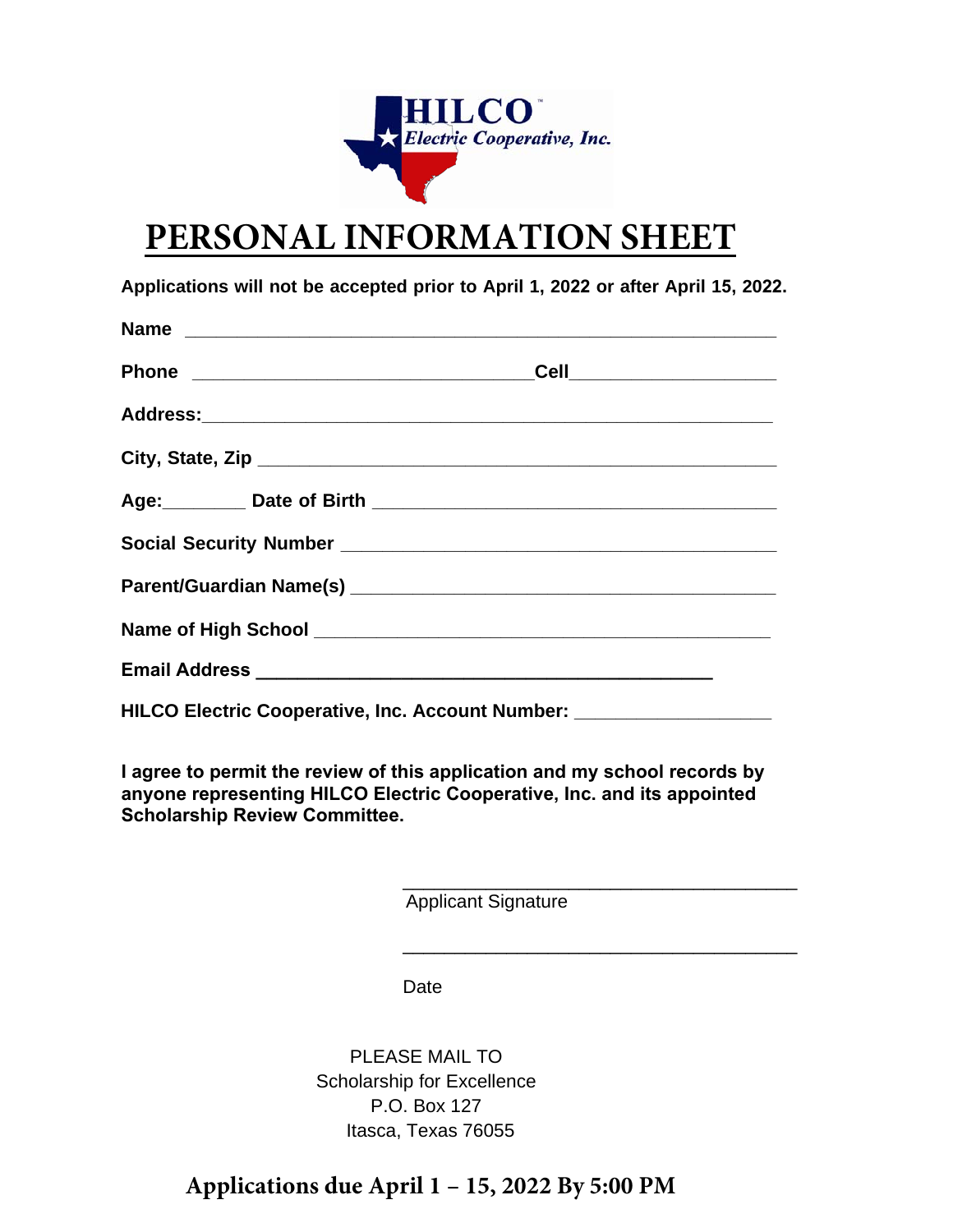### **Part I – School Related**

| Size of Graduating Class: _____________ Projected Class Rank: __________                                                                                                                                                                                                               |  |  |  |  |  |
|----------------------------------------------------------------------------------------------------------------------------------------------------------------------------------------------------------------------------------------------------------------------------------------|--|--|--|--|--|
|                                                                                                                                                                                                                                                                                        |  |  |  |  |  |
| GPA Certification (Counselor Name, Signature & Date):<br>the control of the control of the control of the control of the control of the control of the control of the control of the control of the control of the control of the control of the control of the control of the control |  |  |  |  |  |
|                                                                                                                                                                                                                                                                                        |  |  |  |  |  |
|                                                                                                                                                                                                                                                                                        |  |  |  |  |  |
| <b>Part II - Family Information</b>                                                                                                                                                                                                                                                    |  |  |  |  |  |
|                                                                                                                                                                                                                                                                                        |  |  |  |  |  |
|                                                                                                                                                                                                                                                                                        |  |  |  |  |  |
|                                                                                                                                                                                                                                                                                        |  |  |  |  |  |
|                                                                                                                                                                                                                                                                                        |  |  |  |  |  |
| <b>Part III - Additional Financial Information</b>                                                                                                                                                                                                                                     |  |  |  |  |  |
| <b>Total Yearly Family Income:</b><br>$\Box$ \$20,001 - 40,000<br>$\Box$ \$0 - 20,000<br>$\Box$ \$40,001 - 60,000 $\Box$ \$60,001 - 80,000<br>$\Box$ \$80,001 - 100,000 $\Box$ over \$100,000                                                                                          |  |  |  |  |  |
|                                                                                                                                                                                                                                                                                        |  |  |  |  |  |
| Does applicant plan to work while attending college? _____________________                                                                                                                                                                                                             |  |  |  |  |  |
| Estimated cost of fall & spring semesters at top two college choices:                                                                                                                                                                                                                  |  |  |  |  |  |

List potential sources of financial aid or anticipated funding for your college tuition and supplies (family support, PELL Grant, student loan, scholarships, etc.) and indicate status:

\_\_\_\_\_\_\_\_\_\_\_\_\_\_\_\_\_\_\_\_\_\_\_\_\_\_\_\_\_\_\_\_\_\_\_\_\_\_\_\_\_\_\_\_\_\_\_\_\_\_\_\_\_\_\_\_\_\_\_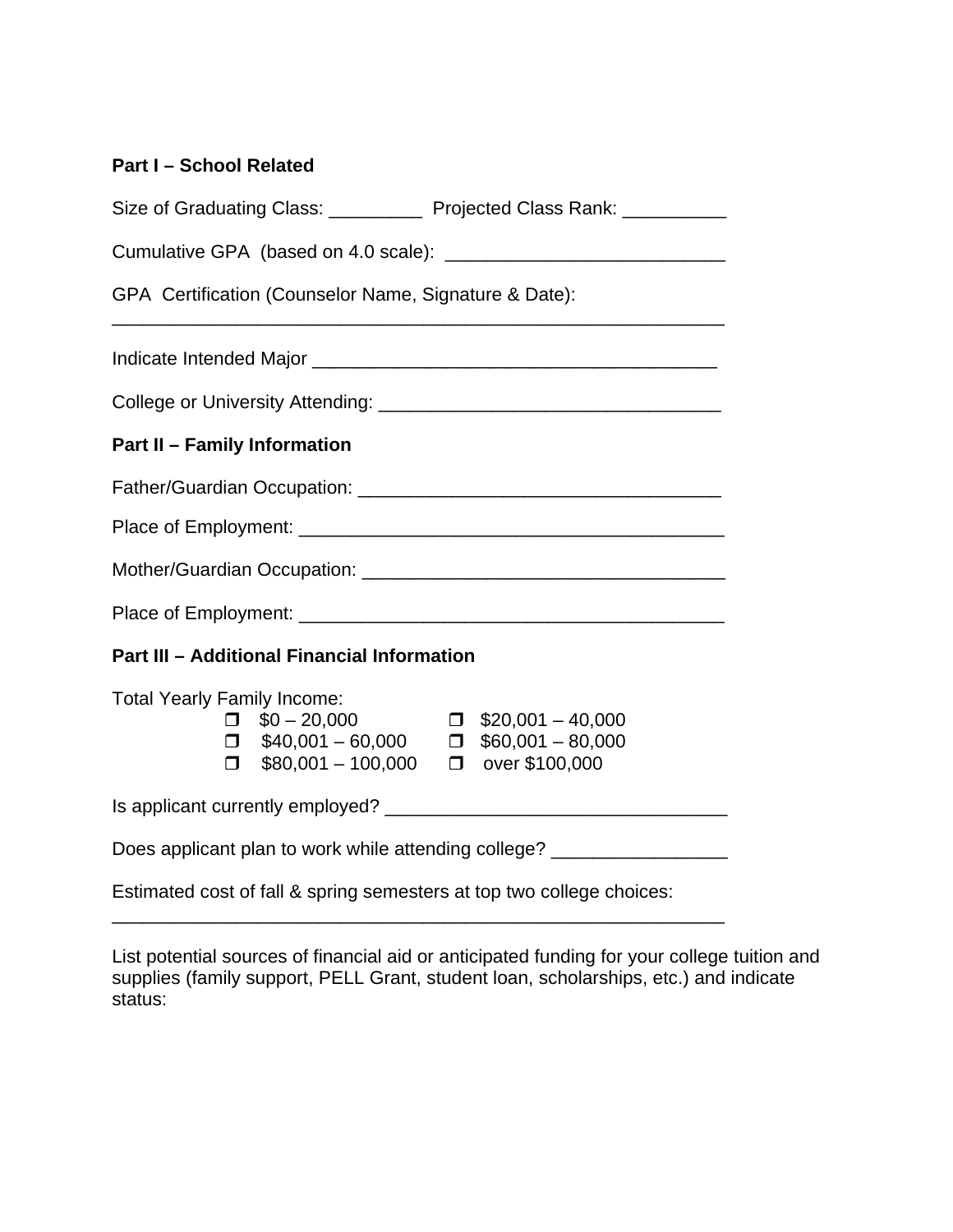| <b>Source</b>                                                                                                                                                | Amount | <b>Pending</b> | <b>Approved</b> |
|--------------------------------------------------------------------------------------------------------------------------------------------------------------|--------|----------------|-----------------|
|                                                                                                                                                              |        |                |                 |
|                                                                                                                                                              |        |                |                 |
|                                                                                                                                                              |        |                |                 |
|                                                                                                                                                              |        |                |                 |
| Please list ages of any siblings. (PLEASE, NO NAMES): Example: Brother, 5.                                                                                   |        |                |                 |
|                                                                                                                                                              |        |                |                 |
|                                                                                                                                                              |        |                |                 |
|                                                                                                                                                              |        |                |                 |
|                                                                                                                                                              |        |                |                 |
|                                                                                                                                                              |        |                |                 |
|                                                                                                                                                              |        |                |                 |
|                                                                                                                                                              |        |                |                 |
|                                                                                                                                                              |        |                |                 |
|                                                                                                                                                              |        |                |                 |
| Part IV - Extracurricular & Community Activities (attach additional sheets<br>if necessary). List any school-related or community activities and any special |        |                |                 |
| honors you have received:                                                                                                                                    |        |                |                 |

| <b>Activity</b> | <b>Dates</b> | <b>Responsibilities</b> |
|-----------------|--------------|-------------------------|
|                 |              |                         |
|                 |              |                         |
|                 |              |                         |
|                 |              |                         |
|                 |              |                         |
|                 |              |                         |
|                 |              |                         |
|                 |              |                         |

|  | List any academic awards you have received during your high school years |  |  |  |  |
|--|--------------------------------------------------------------------------|--|--|--|--|
|  | and the date or year received:                                           |  |  |  |  |

 $\frac{1}{2}$ 

 $\overline{\phantom{a}}$